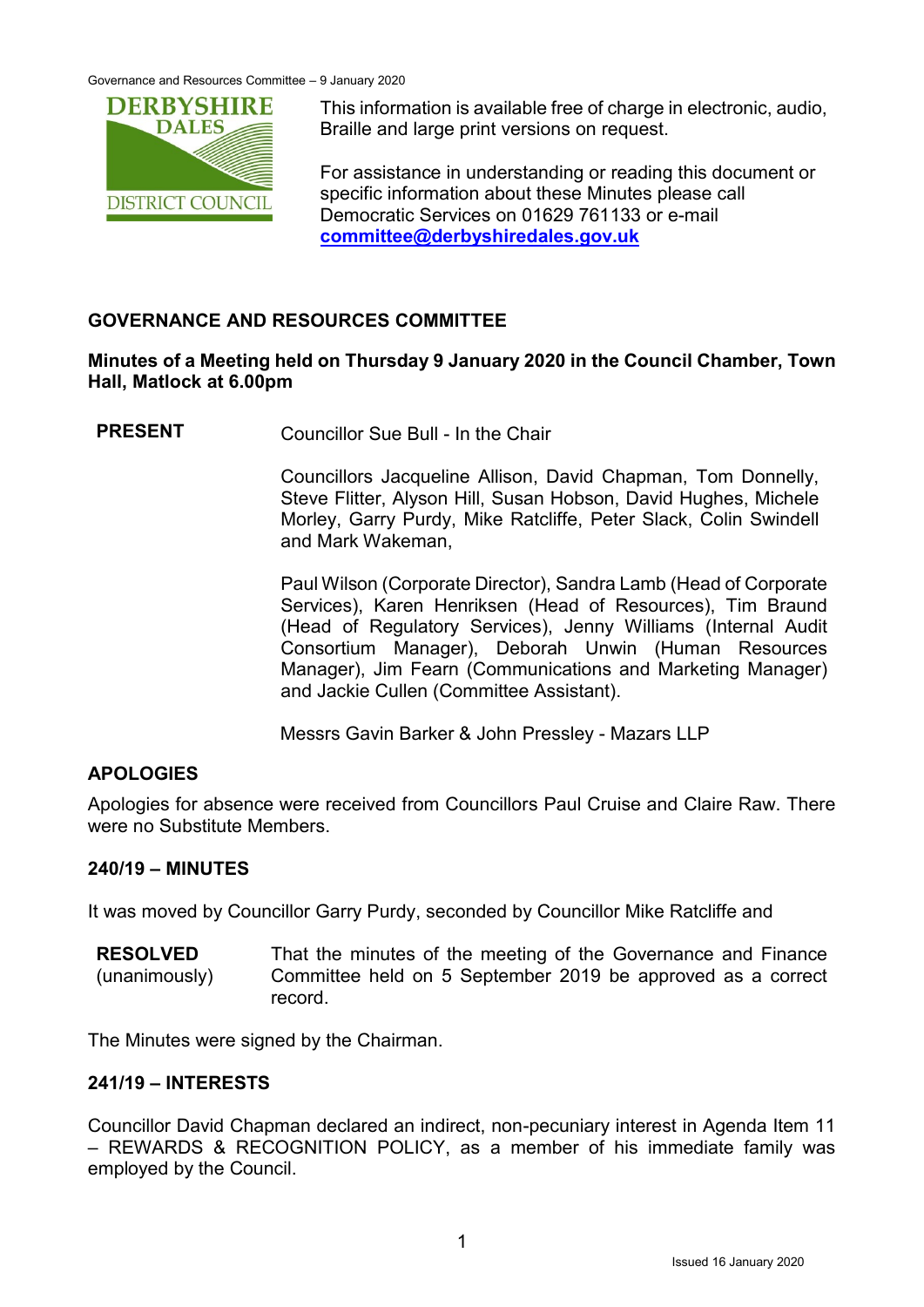# **242/19 – EXTERNAL AUDIT FEE LETTER FOR 2018/19**

Mr Gavin Barker from Mazars LLP, presented a report on an additional fee for external audit work for the financial year 2018/19, as set out in their letter, a copy of which was attached as Appendix 1 to the report for Members' attention. The reasons for the additional fee were explained in the letter. Mr Barker then invited and responded to questions from the floor.

It was moved by Councillor Garry Purdy, seconded by Councillor Mike Ratcliffe and

**RESOLVED** (unanimously) That the "Additional Fee Letter 2018/19" from the External Auditor be noted.

### **243/19 – EXTERNAL AUDIT STRATEGY MEMORANDUM**

Mr Gavin Barker gave a brief presentation on the external audit plan for the Council's 2019/20 accounts. A copy of the Memorandum was attached as Appendix 1 to the report for Members' attention. Mr Barker then invited and responded to questions from the floor.

It was moved by Councillor Susan Hobson, seconded by Councillor Mike Ratcliffe and

**RESOLVED** That the report be noted.

(unanimously)

# **244/19 – INTERNAL AUDIT REPORTS CONCLUDED UNDER THE 2019/20 OPERATIONAL AUDIT PLAN**

The Committee was asked to consider the internal audit reports produced in respect of the 2019/2020 Internal Audit Plan as well as the progress made by management in implementing the agreed audit recommendations.

A summary of reports issued since this committee last considered a report for audits included in the 2019/2020 Internal Audit Plan was attached as Appendix 1 to the report, and showed for each report a summary of the level of assurance that could be given in respect of the audit area examined and the number of recommendations made/ agreed where a full response had been received. Such assurance gave an overall assessment in terms of the controls in place and the system's ability to meet its objectives and manage risk in accordance with the classifications shown in paragraph 2.4 of the report.

It was reported that 7 reports had been issued: 2 with a conclusion of "Substantial Assurance" and 5 with a conclusion of "Reasonable Assurance". 20 recommendations had been made and these were in the process of being implemented by management.

Appendix 2 to the report showed the current position at  $17<sup>th</sup>$  December 2019 of internal audit recommendations made as a consequence of audit reviews. 30 recommendations had been satisfactorily implemented since the last report: 11 recommendations were in the process of being implemented and 22 recommendations had not passed their implementation date. The progress made on each recommendation was shown in the appendix.

It was moved by Councillor Garry Purdy, seconded by Councillor Steve Flitter and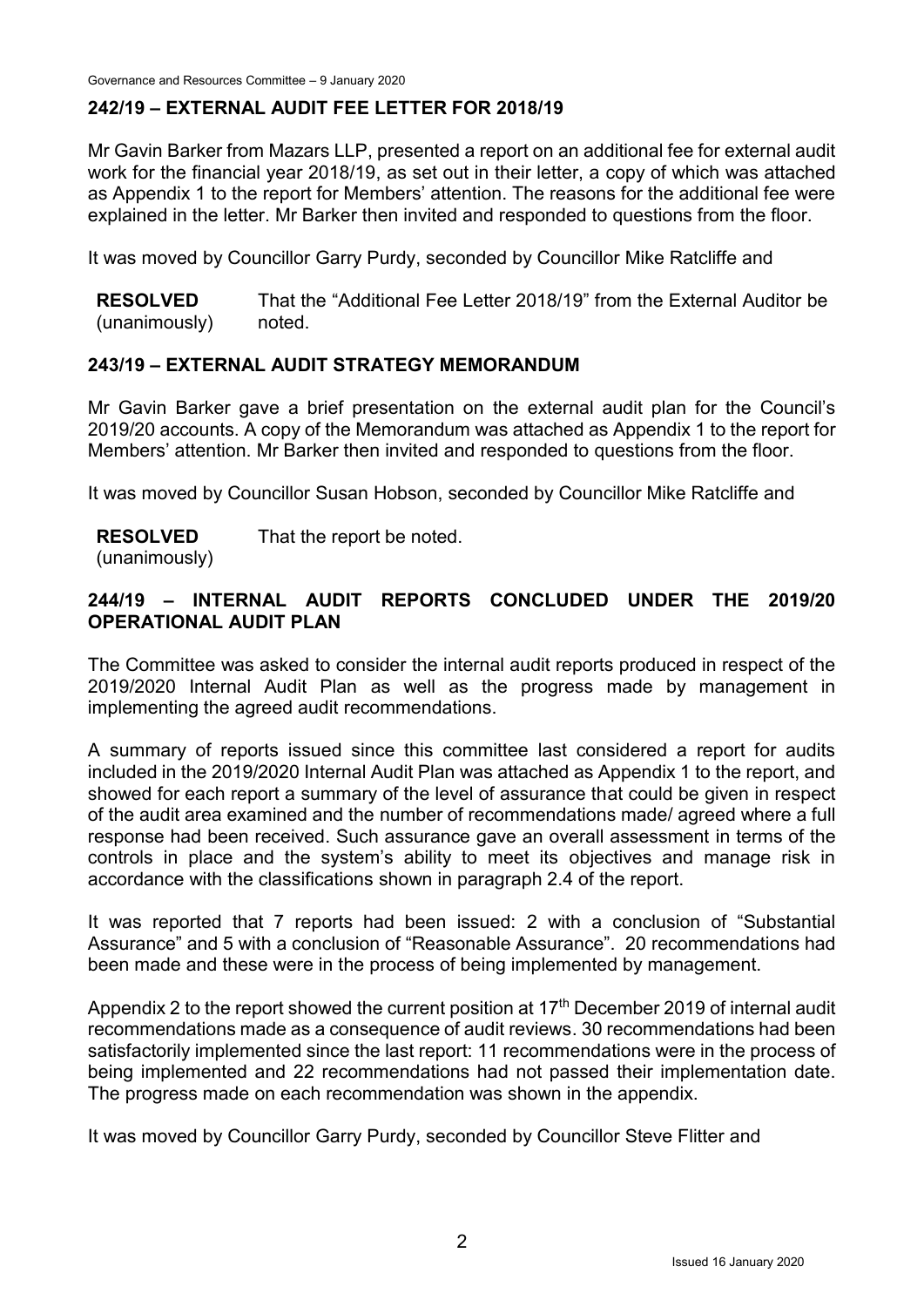#### **RESOLVED** (unanimously)

That the report be approved.

# **245/19 – CIPFA FRAUD AND CORRUPTION TRACKER SURVEY 2019**

The Committee considered a report that provided the results of CIPFA's [Fraud and](file:///S:/Internal%20Audit/NEDDC/Jenny/Fraud/Fraud%20Reports/CIPFA%20Fraud%20and%20Corruption%20Tracker%20Summary%20Report%202017.pdf)  [Corruption Tracker \(CFaCT\) survey](file:///S:/Internal%20Audit/NEDDC/Jenny/Fraud/Fraud%20Reports/CIPFA%20Fraud%20and%20Corruption%20Tracker%20Summary%20Report%202017.pdf) undertaken in 2019 that provided a picture of fraudulent activity in local government and that detailed the controls and procedures that the Council had in place to mitigate the risk of fraud. The results of the survey were attached as Appendix 1 to the report and the key findings were listed in paragraph 2.1 of the report.

The Council took the risk of fraud very seriously and had a range of measures in place to reduce the risk of fraud occurring, as set out in paragraph 2.3 of the report.

It was moved by Councillor Mike Ratcliffe seconded by Councillor Steve Flitter and

| <b>RESOLVED</b> | 1. That the results of CIPFA's Fraud and Corruption Tracker Survey |
|-----------------|--------------------------------------------------------------------|
| (unanimously)   | be noted:                                                          |
|                 | 2. That the fraud prevention measures that DDDC has in place be    |
|                 | noted.                                                             |

### **246/19 – FEES AND CHARGES FOR 2020/21**

The Committee considered the annual report on recommendations in respect of fees and charges in relation to Community and Environmental Services, Corporate Services and Regulatory Services.

It was proposed that the majority of fees and charges be increased with effect from 1<sup>st</sup> April 2020 by approximately 2%, with VAT applied, (current rate 20%) and rounded up or down as appropriate. Appendices 1 – 13 contained schedules of the existing and recommended charges and any proposals to freeze fees for 2020/21, or to increase them by significantly more than 2%, were explained in the report or the relevant appendix, as summarised below:

- Appendix 1 pest control and stray dog service
- Appendix 2 waste and recycling collections
- Appendix 3 cemeteries and burials;
- Appendix 4 farmers' markets and room hire at the Bakewell Agricultural Business Centre
- Appendix 5 Bakewell stall market and Matlock indoor market
- Appendix 6 parks and recreation grounds.
- Appendix 7 car parking permits, passes and season tickets
- Appendix 8 events
- Appendix 9 various streams of Corporate Services
- Appendix 10 food hygiene, private sector housing and private water supplies
- Appendix 11 licensing
- Appendix 12 services provided by our Estates and Facilities Team.
- Appendix 13 Planning Pre-application Advice.

A correction was made to p96 (Appendix 9 to the report) in respect of Leases and Renewals – column 3 should read '£367 plus £150 per hour after 5 hours'.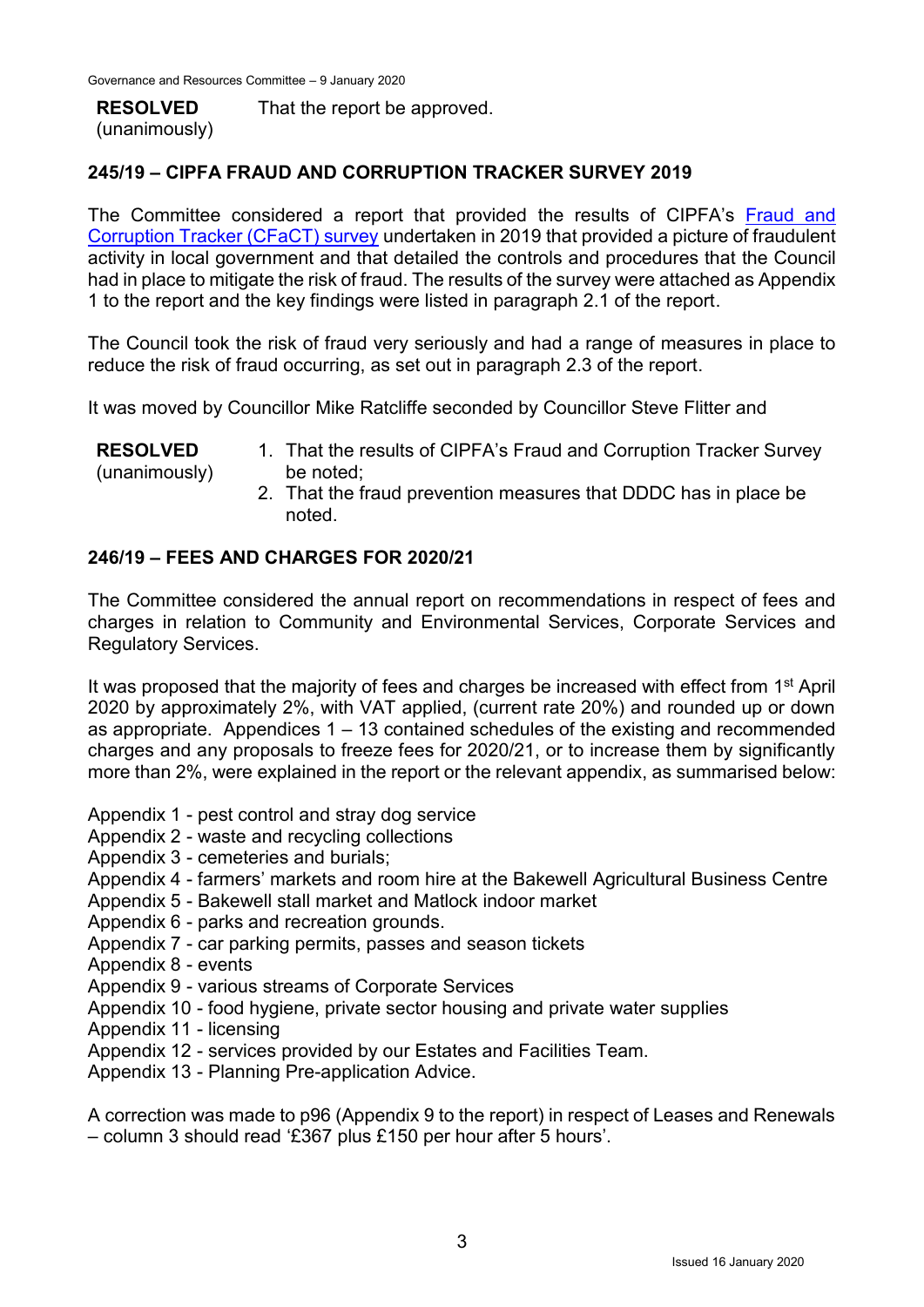Governance and Resources Committee – 9 January 2020

The Head of Regulatory Services advised that the charges in respect of Photocopying of Register for Food Premises (p.99, Appendix 10) should be deleted from the table as these were now available electronically and free of charge.

The Head of Regulatory Services advised that the charges in respect of Food Hygiene Courses and Photocopying of Register for Food Premises (p.99, Appendix 10 to the report) should be deleted from the table as these were now available electronically and free of charge.

It was moved by Councillor Tom Donnelly, seconded by Councillor Mark Wakeman and

**RESOLVED** (unanimously) That the fees and charges recommended in Appendices 1 – 13 to the report are approved and implemented with effect from 1 April 2020.

# **247/19 – REWARD AND RECOGNITION POLICY**

The Committee considered a report on the adoption of a new employment policy on Reward and Recognition, agreed as an action in the staff survey action plan approved in March 2017. The action was to engage with the Employee Group to draft the policy by summer 2019.

The Human Resources Manager had made an initial draft of a policy statement and detailed guidance, as set out in the report, part of which was a write-up of existing procedures and other sections were suggestions for new processes. The process was set out in the report, with the draft policy and guidance notes, attached as Appendix 1 to the report, considered at Joint Consultative Group on 15 October. No changes to the draft were proposed, thus Joint Consultative Group recommended that Governance and Resources Committee adopt this new employment policy.

It was moved by Councillor Garry Purdy, seconded by Councillor Jacqueline Allison and

**RESOLVED** (unanimously) That the new employment policy on Reward and Recognition is adopted.

### **248/19 – FAMILY FRIENDLY POLICY**

The Committee was asked to consider the adoption of a new employment policy on Family Friendly matters which included guidance on maternity, paternity, adoption and shared parental leave, agreed as an action in the Human Resources 2019/20 service plan.

The current situation was set out in the report, together with the Human Resources Manager's recommendation that in updating the maternity scheme, guidance on other family friendly matters should also be written up under the umbrella of a Family Friendly Policy.

The draft policy statement and guidance notes had been sent out to all staff for consultation in August and in September; the Corporate Leadership Team and the Employee Group both supported the new draft policy and the guidance notes. The Employee Group confirmed that there were other policies which might be of interest to staff with family commitments, but as these were open to staff without family commitments they would remain stand alone policies as set out in the report. The draft policy and guidance notes, attached as Appendix 1 to the report, were considered at Joint Consultative Group on 15 October and it was recommended that Governance and Resources Committee adopt this new employment policy.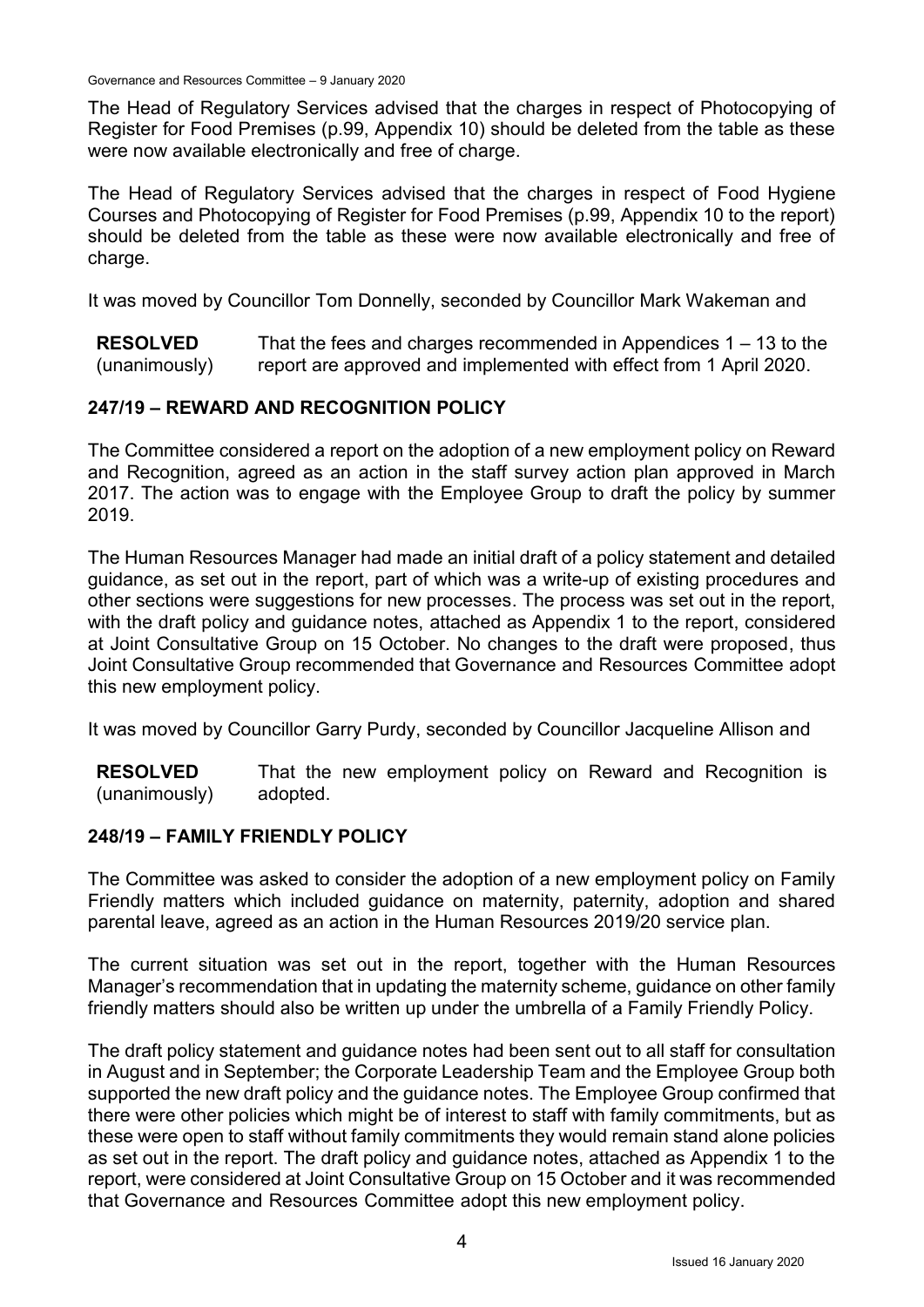It was moved by Councillor Michele Morley, seconded by Councillor David Hughes and

**RESOLVED** (unanimously) That the new Family Friendly employment policy is adopted.

# **249/19 – AMENDMENT TO THE SCHEME OF DELEGATION**

This item had been included as an item of urgent business by the Chairman of the Committee in order to make a decision within prescribed timescales which could not wait until the next meeting of the Committee.

The Committee considered a recommendation to amend the Scheme of Delegation to include officers to be the signatory for pension benefits decisions and to adjudicate on appeals.

Under the rules of the Local Government Pension Scheme, administered by Derbyshire County Council, the Administrator needed to be notified of signatories to pension benefit decisions as well as the officer appointed as the Adjudicator to appeals against pension decisions taken by the employer. The Administrator has its own Adjudicator for appeals against their administration.

Delegated authority was sought for the Human Resources Manager to be the signatory for decisions on pension benefits taken by Corporate Leadership Team in accordance with the agreed discretions policy approved by the Committee. Delegated authority was also sought for the Head of Corporate Services to be the Adjudicator for appeals against employer pension benefit decisions. The Adjudicator's role was explained further in the report.

It was moved by Councillor Garry Purdy, seconded by Councillor Mike Ratcliffe and

- **RESOLVED** (unanimously) 1. That the Human Resources Manager is delegated authority to act as the signatory for decisions on pension benefits within the agreed Pensions Discretionary Policy
	- 2. That the Head of Corporate Services is delegated authority to adjudicate on appeals against decisions on pensions benefits.

# **250/19 – DERBYSHIRE DALES SAFEGUARDING POLICY – MEMBERS' UPDATE**

The committee considered an updating report on the Council's Revised Safeguarding Policy, approved at a meeting of this Committee on 11th July 2019, subject to retrospective amendment where necessary to ensure full compliance with safeguarding legislation, for which delegated authority was given to the Head of Community and Environmental Services, following consultation with Councillor Clare Raw.

Following detailed discussions with Councillor Raw, the revised Policy Document, which was now live and which may be accessed on the Council's website, was deemed to comply fully with current legislation. A copy was attached as Appendix 1 to the report and the key amendments were summarised in the body of the report.

A programme of training and raising awareness of safeguarding issues and the revised policy itself would be established for all Council employees and Elected Members.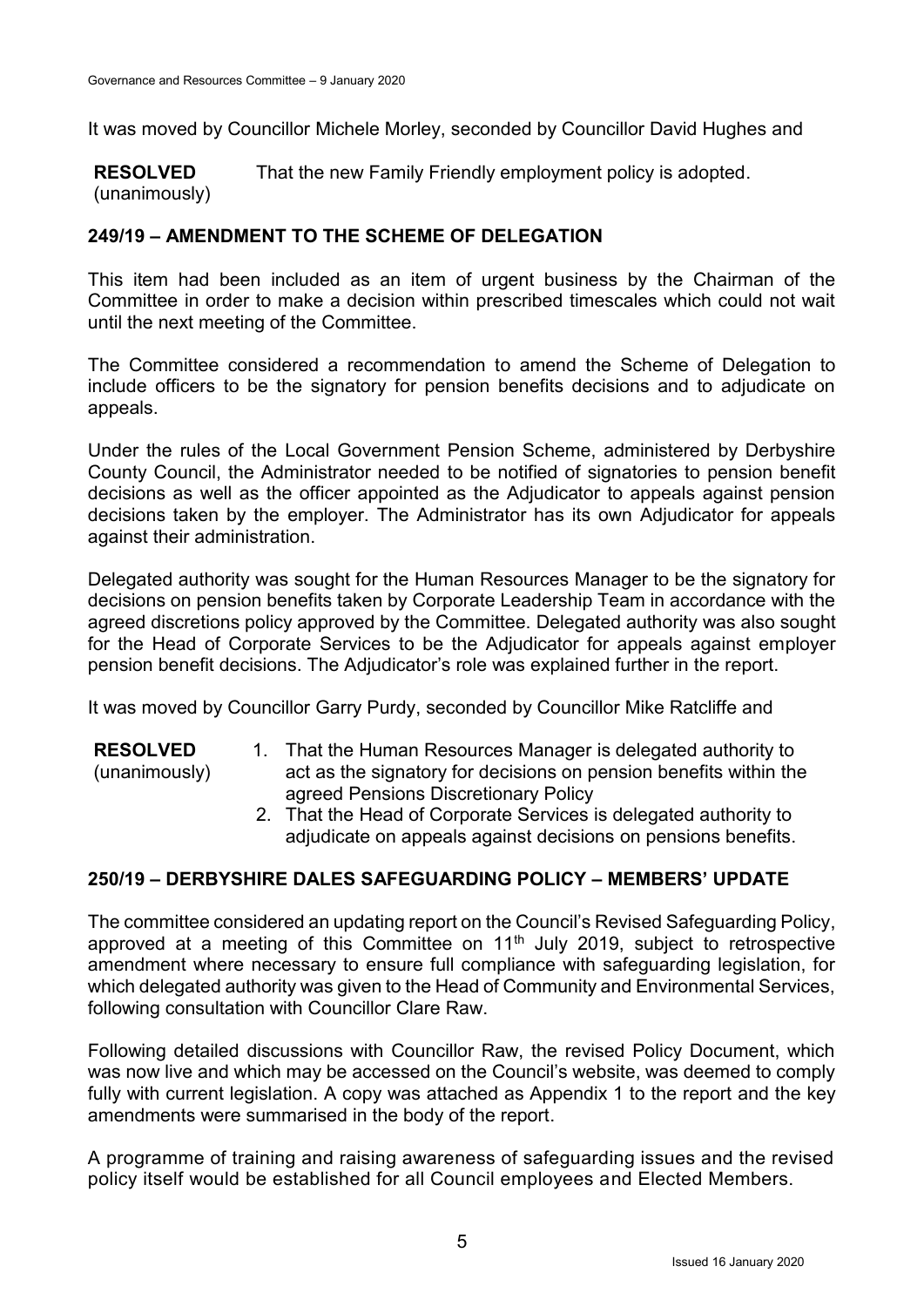It was moved by Councillor Peter Slack, seconded by Councillor Michele Morley and

**RESOLVED** That the Safeguarding Policy as amended is noted.

(unanimously)

# **251/19 – PROPOSED LICENCE TO UNDERTAKE WORKS – UNIT 16 BLENHEIM ROAD, ASHBOURNE AIRFIELD INDUSTRIAL ESTATE**

The Committee considered a report that recommended entering into a short term licence to undertake necessary repair works on third party land, to enable the discharge of additional surface water from a section of road owned and maintained by the Council resulting from the proposed construction of Ashbourne Airfield Link Road. The unadopted section of Blenheim Road owned by the Council was shown edged in red and unshaded on the plan at Appendix.1 to the report. (The green shaded area showed the extent of the current adopted public highway). The areas required for works and a site compound were shown on the plan at Appendix 2 to the report, with the access land shaded yellow.

Derbyshire County Council had been out to tender on the Ashbourne Airfield Link Road scheme, that had identified a programme of remedial works to Blenheim Road. Subject to progress with the Ashbourne Airfield Link Road project and confirmation with partners of the proposed delivery programme, the timescale for undertaking the repairs would be determined, but it was anticipated that work would commence in the autumn this year.

The current situation was set out in paragraph 2.1 of the report and it was reported that in order to undertake the necessary works, the Council would need to enter into a licence agreement with the land owner on the basis of the provisionally agreed terms at paragraph 3 of the report.

It was moved by Councillor David Chapman, seconded by Councillor Tom Donnelly and

**RESOLVED**

- (unanimously**)**
- 1. That a short term licence is agreed and entered into at the appropriate time on the terms stated in paragraph 3 of the report.
- 2. That approval is given to undertake the works, funded through the approved Capital Programme contribution, and delegated authority given to officers to negotiate implementation as part of the construction contract to deliver Ashbourne Airfield Link Road when let.

# **252/19 – RISK MANAGEMENT – CHIEF EXECUTIVE'S ANNUAL REPORT**

The Committee considered the Chief Executive's annual report on the Council's Risk Management Policy and Strategy that described the Council's risk management processes and working practices to ensure that risk management arrangements continued to be effective, timely and fit for purpose, providing the Council with the correct levels of insight and support in relation to its risk exposure. The strategic risks were scored as high (red), medium (yellow) or low (green) within the report, together with the actions that were planned to mitigate or reduce the risks.

Risks were regularly reported to the Risk Continuity Group, which in turn reported quarterly to the Corporate Leadership Team, ensuing that risks, risk management etc. were challenged and reported effectively. The Council remained committed to ongoing risk